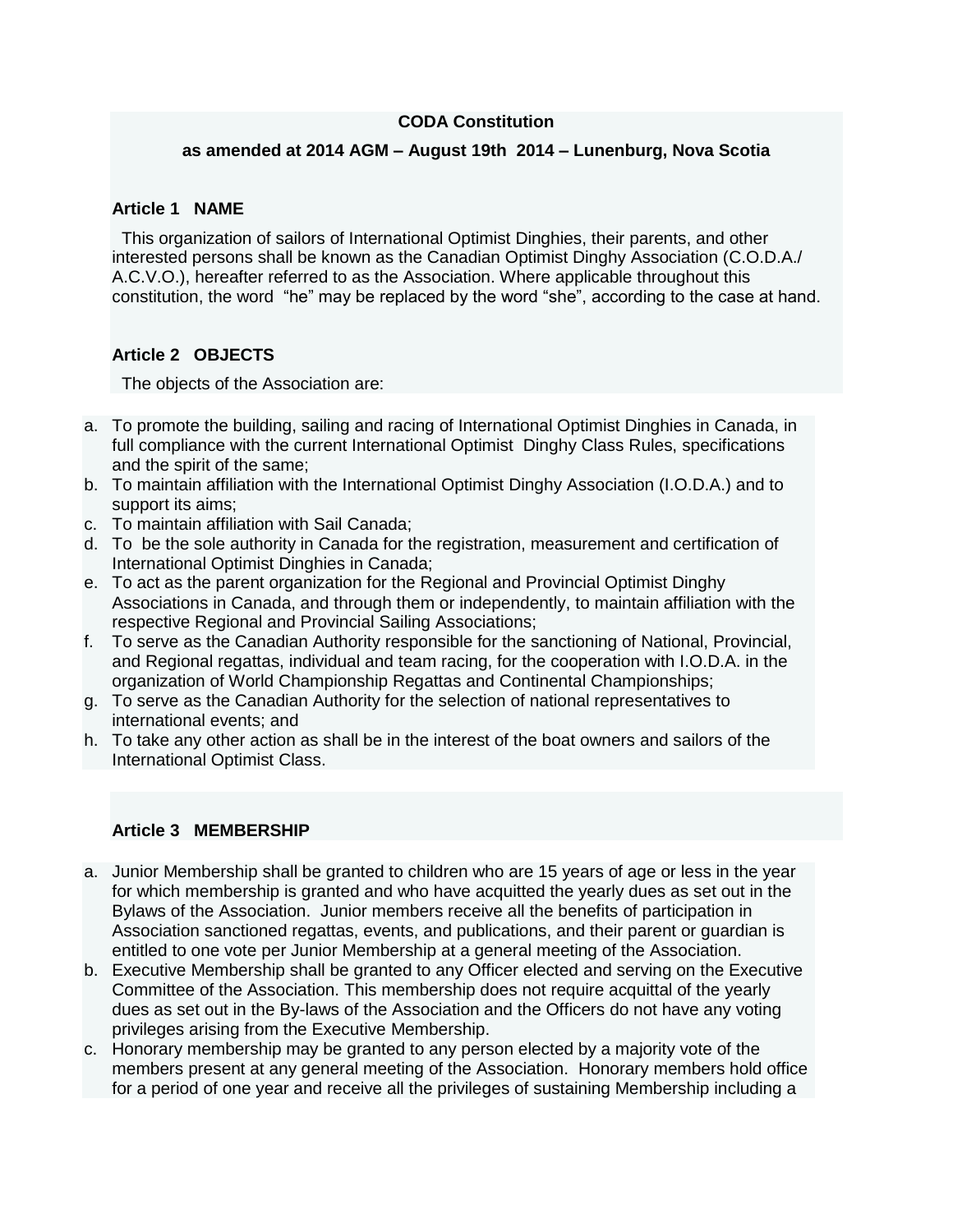vote at general meetings of the Association. No membership fee will be payable by an Honorary Member.

d. Membership may be denied or revoked by the Executive Committee for due cause. If this is protested, such protests will be heard at the next general meeting of the Association.

# **Article 4 DUES**

Dues, if any, shall be determined by the Annual General Meeting, and set out in the By-Laws of the Association.

# **Article 5 MANAGEMENT AND ORGANIZATION**

- a. The affairs of the Association shall be conducted on behalf of the membership by the Officers, executive and other committees who shall be responsible for the spirit of Article 2, and who shall make a full report of their actions and the state of the Association at the Annual General Meeting.
- b. The officers of the Association shall form the executive committee. The committee will have full authority to conduct the business of the Association between general meetings. It may accept the memberships or resignations of members or officers, and replace vacancies among the officers until the next Annual General Meeting.
- c. The executive committee shall receive the reports of all standing and special committees it may appoint from time to time.

### **Article 6 THE EXECUTIVE COMMITTEE**

- a. The executive committee of the Association shall consist of a President, Provincial Vice-Presidents, (or Provincial representatives), a Secretary, a Treasurer, a National Measurer, a Registrar and a Class Development Officer." And "The President, Secretary, Treasurer, National Measurer, Registrar and Class Development Officer of the Association shall be elected by simple majority vote at the Annual General Meeting of the Association.
- b. The President, Secretary,Treasurer, National Measurer and Class Development Officer of the Association shall be elected by simple majority vote at the Annual General Meeting of the Association.
- c. Provincial Vice-Presidents shall be elected at Provincial Optimist Meetings, or, if none are held, by the Annual General Meeting of the Association. The number and representation of Vice-Presidents shall be set out in the By-Laws of the Association.
- d. All officers of the executive committee must be voting members of the Association and shall be elected for a term set out in the By-Laws of the Association.
- e. No officer of the executive may hold the same position for a term longer than that specified by the By-Laws of the Association.
- f. A quorum of officers of the executive committee shall be determined by the By-Laws of the Association. Votes may be cast by correspondence, telephone, fax or other communication device, and will be counted toward the quorum set out in the Bylaws.
- g. Notice of an executive meeting shall be made in advance according to the By-Laws of the Association.
- h. Removal: Any Officer elected by the Association may be removed at a general meeting and that general meeting shall be called in 10 days.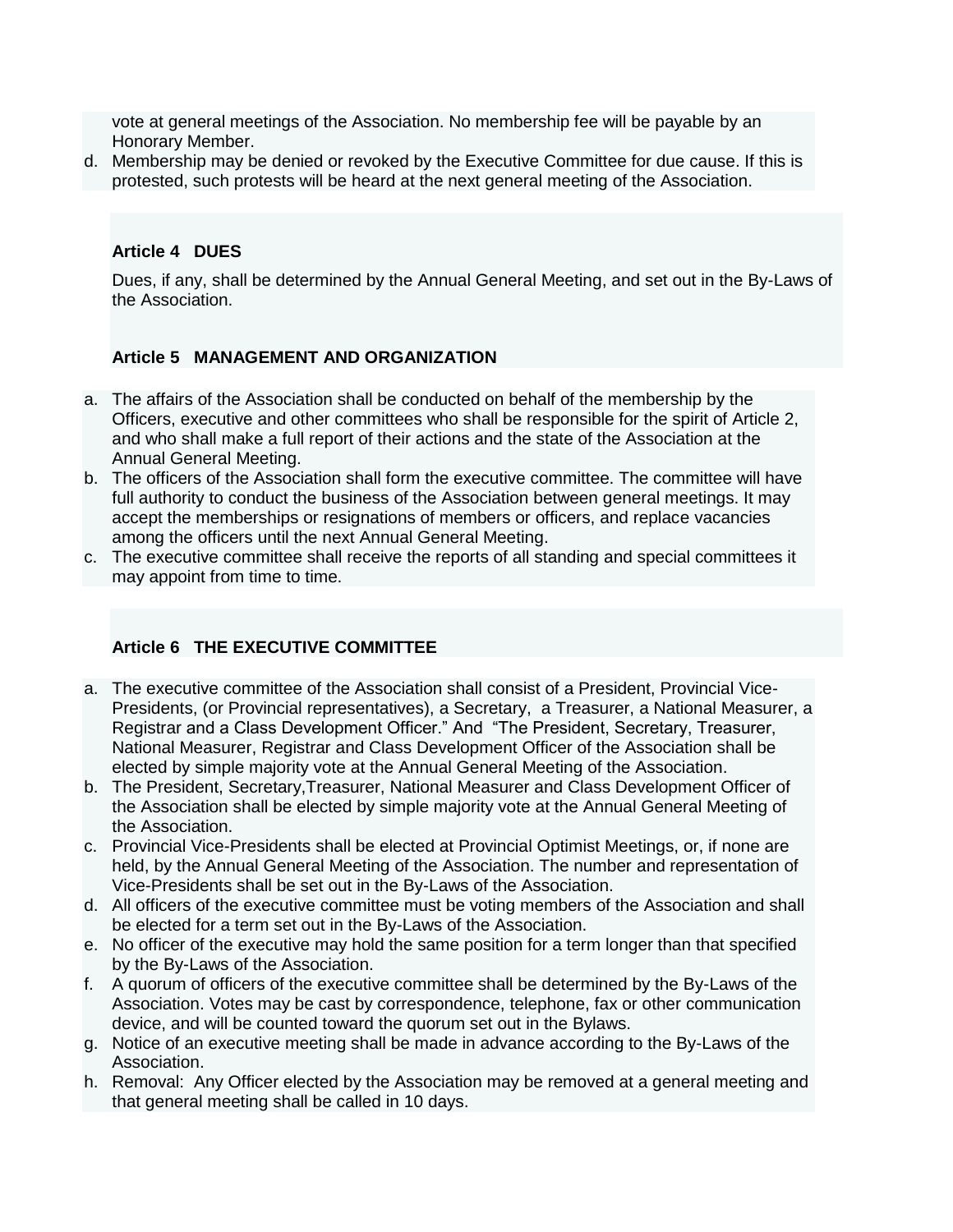i. Conflict: Any officer on the Executive, Standing or Special Committees shall excuse himself of voting or decision that may have a direct impact on his personal or related personal interests.

## **Article 7 DUTIES OF THE OFFICERS**

- a. **President:** The *President* of the Association or his/her delegate shall be the official spokesperson of the Association, preside at Executive and General Association meetings, be ex-officio, a member of all committees and generally perform the duties of a president and chairman of the organization.
- b. **Secretary:** The *Secretary* shall attend all meetings of the Executive committee and General Association meetings and record all votes and the minutes of all proceedings to be kept in a book to be kept for that purpose. He/Shall give, or cause to be given notice of all meetings of the Association for which notice is required, and shall perform such other duties as may prescribed by the Officers or by the President under whose supervision he/she shall act. He/She shall execute with the President all authorized conveyances, contracts, or other obligations under the name of the Association except as otherwise directed by the officers.
- c. **Treasurer:** The *Treasurer* shall cause the funds and securities of the Association to be maintained at his/her direction and shall keep or cause to be kept full and accurate accounts of receipts and disbursements in books belonging to the Association and shall deposit or cause to be deposited all monies and other valuable effects in the name and to the credit of the Association in such depositories as may be designated by the Officers or the President. He/She shall disburse or cause to be disbursed the funds of the Association as may be ordered by the Officers or the President, taking proper vouchers for such disbursements, and shall render to the President and Officers, at the regular meetings of the Officers, or whenever they may require it, an account of all his/her transactions as Treasurer of the Association.
- d. **Provincial Vice Presidents (or Provincial Representatives***):* The *Provincial Vice-President* or Representative shall serve as the liaison between sailors in their areas, their respective Provincial Sailing Associations and the Executive Committee, promote the objects of the Association, arrange regional regattas, and perform other duties as may be of value to the Association.
- e. **National Measurer:** The National Measurer shall be responsible for obtaining, publishing, and enforcing the Class Rules, the requirements for World Championships deemed incorporated therein and such other applicable requirements of the International Optimist Dinghy Class. The *National Measurer* shall maintain the principle of the one-design class and to this end maintain a liaison with national and international organizations of this class. He may appoint authorized provincial measurers. The National Measurer shall measure, or cause to be measured by an authorized measurer, Optimist Dinghies constructed in Canada, in full compliance with the International Optimist Dinghy Class Rules. The National Measurer shall consider complaints relating to the infraction of the Class Rules in Canada, and consider new rules as they may apply to the Optimist Class in Canada, and if approved, inform the membership. The National Measurer shall be the official resource for the measurement process at each year Canadian Optimist Dinghy Championship.
- f. **Registrar:** The Registrar shall be responsible for maintaining a list of members of the Association, updated annually, and for issuing national sail numbers for new boats. The Registrar shall maintain a list of all Optimist Dinghies registered in Canada. The Registrar shall from time to time convey the list of members to the Secretary of the Association for the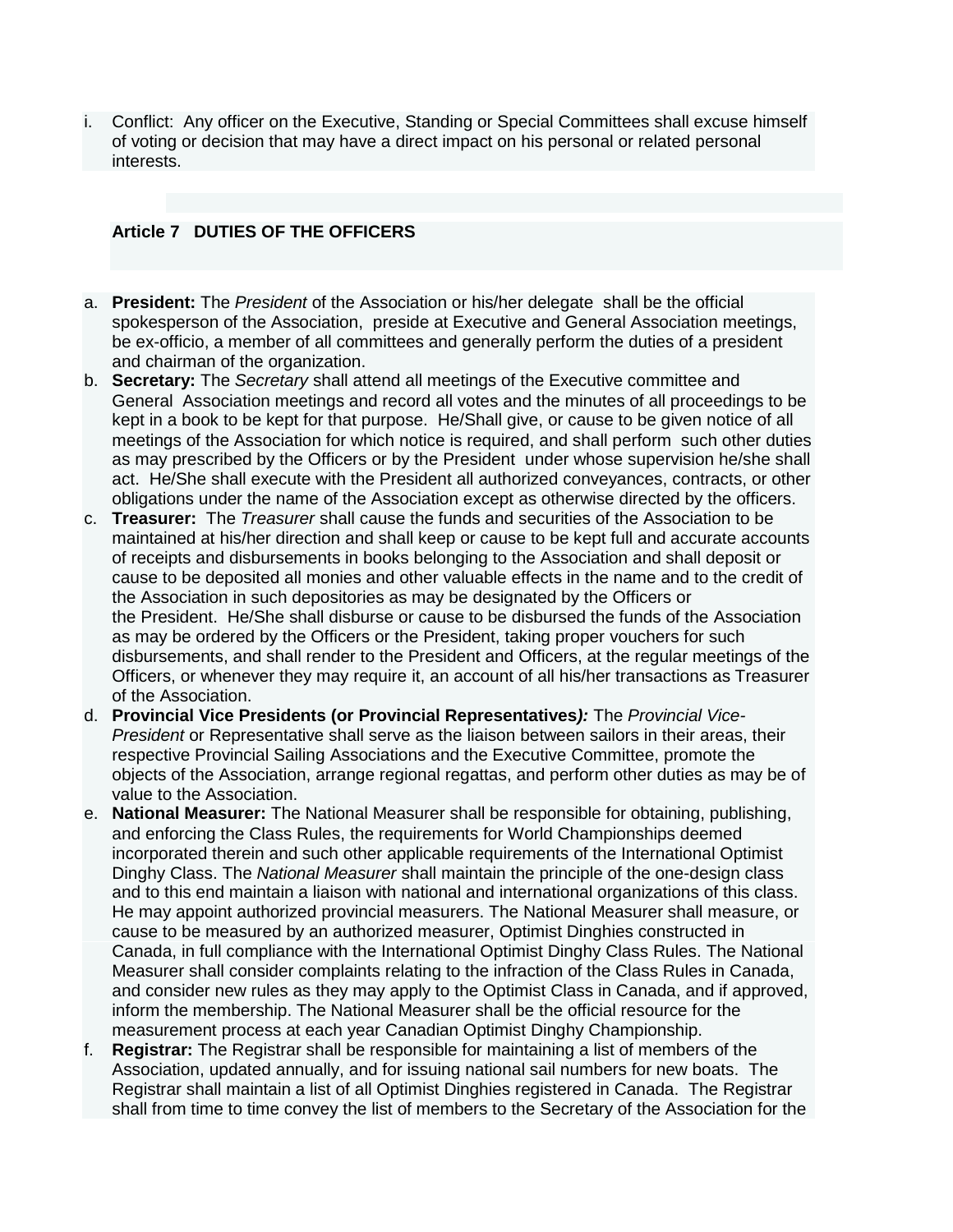purposes of organizing the annual general meeting of the Association, and to the Publicity Officer for posting on the Association's Web site.

g. **Class Development:** The Class Development shall be responsible for maintenance and updating of the Association's Web site and for other publicity material to be produced and distributed from time to time. He/She shall arrange for the widest publicity for the Class in accordance with the spirit of Article 2.

## **Article 8 STANDING AND SPECIAL COMMITTEES**

- a. The Executive Committee may designate one or more committees, each of which shall consist of one or more Officers of the Association and shall be authorized to investigate and make recommendations to the Executive Committee for implementation, approval and recognition of their proposals. These committees may include but need not be limited to:
- b. Nomination and Discipline Committee. This committee shall:
- i. Bring forward to the Annual General Meeting a slate of officers for the Association.
- ii. Review, consider and render opinion in writing of any matters involving discipline within the Association.
	- c. Fund-Raising Committee The duties of this committee will be to raise funds at the discretion of the executive for special projects which fulfill the objects of the Association according to Article 2.
- d. Regatta Committee

This committee may be appointed by the executive. The duties of this committee shall be:

- i. To be responsible for the organization of the C.O.D.A. National Championship,
- ii. To determine the sailing instructions, eligibility of competitors, fleet categories according to age, and scoring system for the C.O.D.A. National Championship;
- iii. To establish and maintain perpetual trophies for the C.O.D.A. National Championship
- iv. To consider and recommend venues and dates for the C.O.D.A. National Championships and to present these for approval at the Annual General Meeting of the Association.
	- e. International Teams committee. This committee will carry out the duties of selecting, communicating and coordinating the formation of Teams representing Canada at I.O.D.A. sanctioned World and Continental Championships, in accordance with I.O.D.A. rules and the By-laws of the Association. The Executive shall select the head of the International Teams Committee and the committee shall include the Provincial Representatives.
	- f. Other special committees which the executive may appoint from time to time.

# **Article 9 MEETINGS**

- a. An Annual General Meeting of the members shall be called by the Secretary upon written notice to the members of the agenda and notice of motions as set out in the By-Laws.
- b. A general meeting may be called either by the Executive Committee, or by a quorum of the membership, in accordance with the By-Laws.